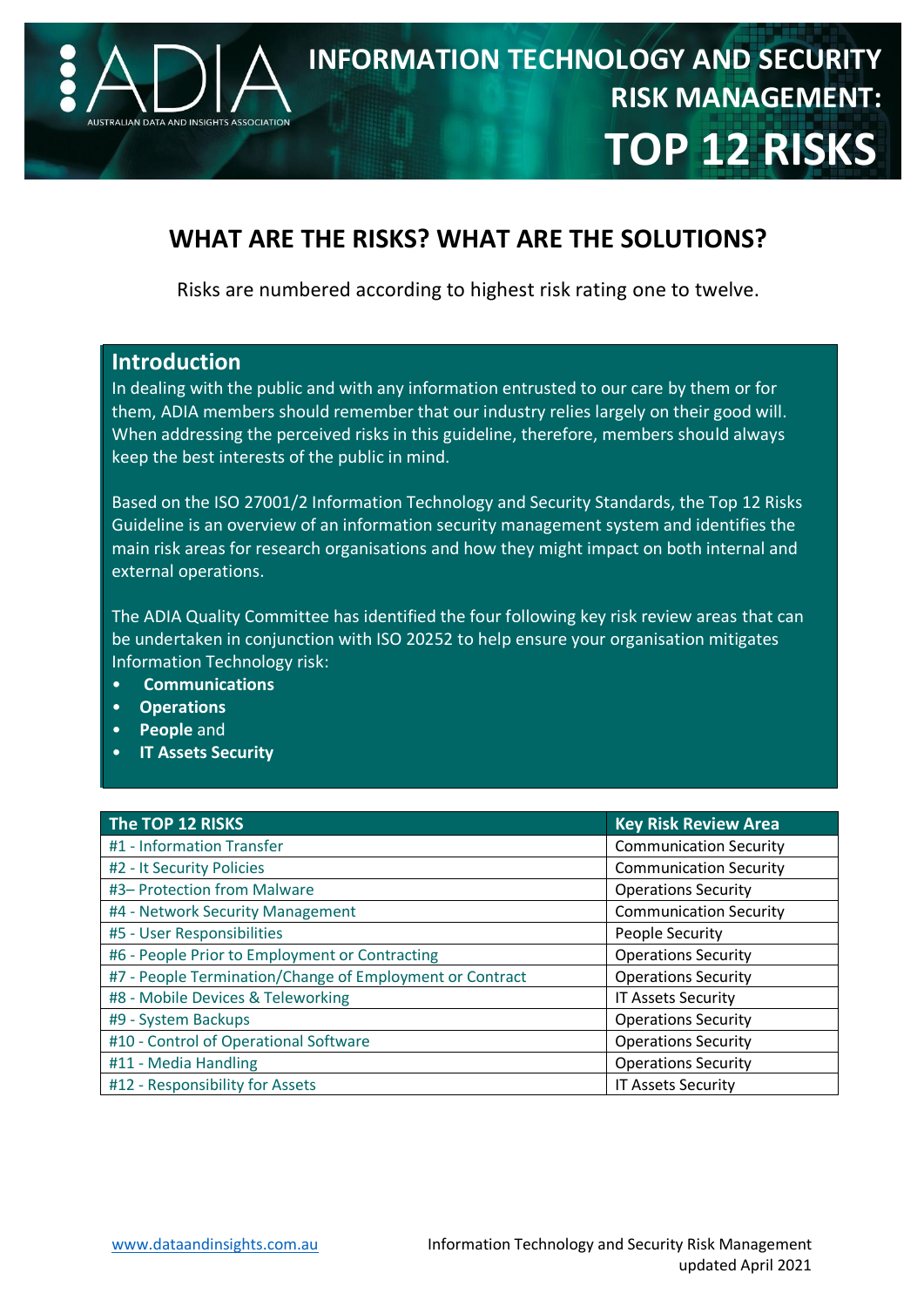

**The 12 risks are grouped by their relevant key risk review area with solutions for managing each risk:** 

# **1. COMMUNICATION SECURITY**

*Communication securities are the measures and controls taken to deny unauthorised persons information derived from telecommunications whilst still delivering the necessary content to the intended recipients.* 

#### **#1 RISK - INFORMATION TRANSFER**

- What processes do you have in place to send and receive sensitive [i.e. client/respondent personal information, financial, commercial in confidence documentation, regulatory information etc.] data internally and externally?
- How secure are these processes would they meet the Australian Privacy Principles? The Privacy (Market and Social Research) Code 2014? Have you ever tested them?
- Do you have formal confidentiality, non-disclosure agreements in place with staff and external stakeholders?
- What controls do you have in place for the use of electronic messaging such as email and twitter?

## **SOLUTIONS**

- 1. **Information transfer policies** Information transfer policies and procedures prescribing minimal mandatory controls in place to protect the transfer of information through the use of all types of communication facilities within the organisation.
- 2. **Agreements on information transfer** Agreements between parties on information transfer shall address the secure transfer of business information between the organisation and any external party.
- 3. **Electronic messaging** Information sent or received via information messaging processes shall have mandatory controls in place.
- 4. **Agreements** Confidentiality or non-disclosure agreements with stakeholders need to be in place reflecting the organisations needs for the protection of information. These must be in a documented agreed format and periodically reviewed against legislation and any other need for change.

#### **#2 RISK - IT SECURITY POLICIES**

- Do you have IT security and confidential usage policies in place that cover the use of all Information Communication Technology devices within the company?
- How do you ensure policies are communicated internally and externally e.g. contractors?
- How do you know the policies are being adhered to? What procedures do you have in place to ensure compliance?

## **SOLUTIONS**

- 1. **Information security policies** Set of policies for information security shall be defined, approved by the Executive, published and communicated to employees, consultants/contractors and other relevant external parties [including clients].
- 2. **Review** Policies shall be reviewed at planned periodic intervals or if a significant change occurs to ensure their continuing suitability, adequacy and effectiveness.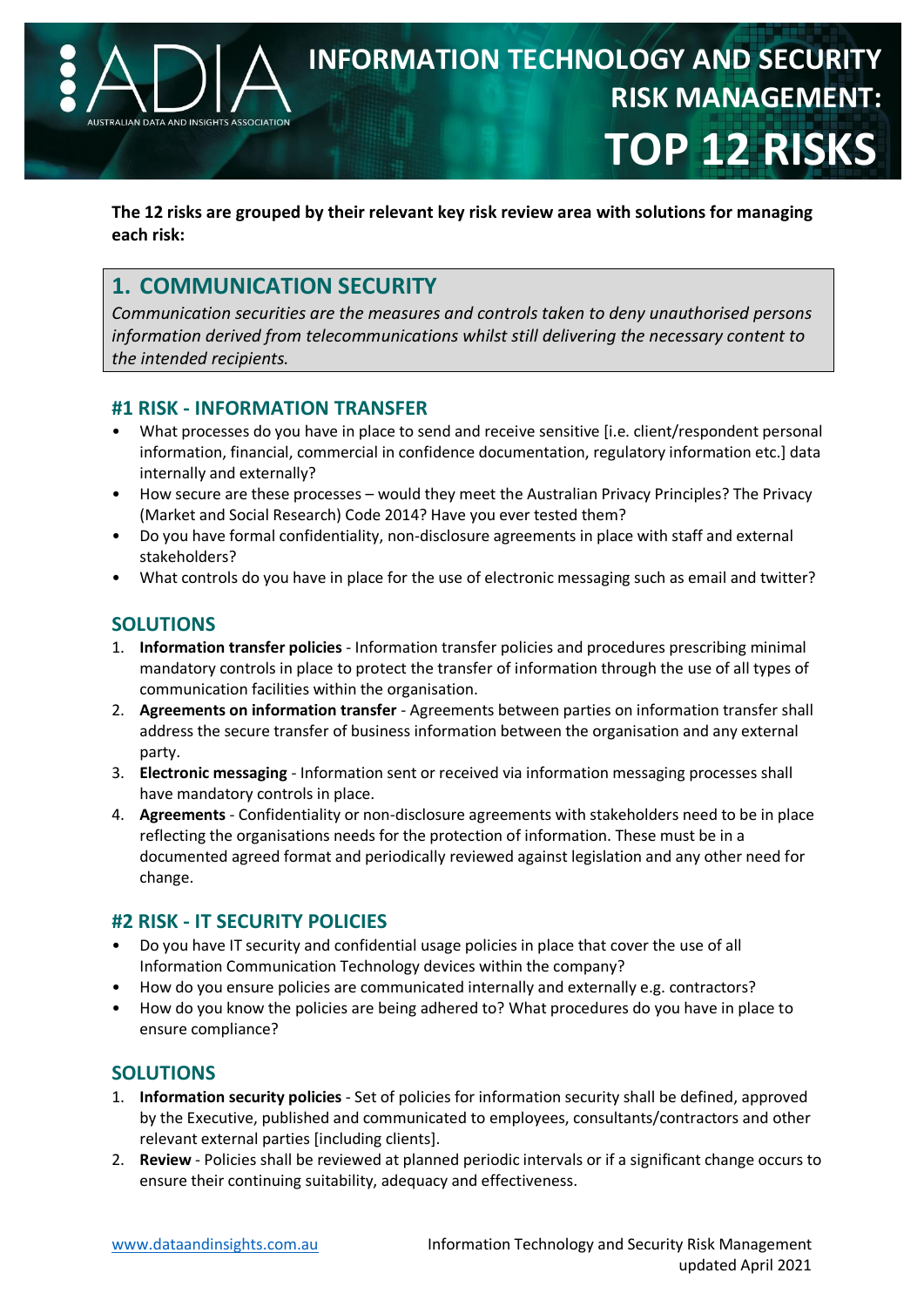

#### **#4 RISK - NETWORK SECURITY MANAGEMENT**

- How do you check your internal network to ensure there are no unintended users or access to the system? (An example could be security software running a test log and providing daily/periodic reports.)
- If you outsource network provisions, what service level agreements do you have in place that ensure network security management/checks are in place AND that you will be informed of any breeches of security?
- Are your networks segregated from one another by firewalls or other mechanisms so that any risk of malicious attack cannot spread from one to another network? An example could be your internal HR/ finance systems segregated from the client/project network. Another typical control could be to have highly sensitive/secure data on a network free from external interfaces such as internet access.

#### **SOLUTIONS**

- 1. **Network controls** Networks shall have in place controls and be managed to provide sufficient protection of the information within the systems and applications.
- 2. **Security of network systems** Security mechanisms, service levels and management requirements of all network services shall be identified and included in network service agreements, whether these services are provided in-house or outsourced.
- 3. **Segregation of networks** Groups of information services, users and information systems shall be segregated on networks as a security measure.

## **2. OPERATIONS SECURITY**

*Operations securities are the systems and processes for the preservation of confidentiality, integrity and availability of information including properties such as authenticity, accountability, nonrepudiation [guarantees from sender/receiver of data] and reliability. End point security forms part of systematic operations security e.g. firewalls, antivirus software and intrusion detection for cloud software.* 

#### **#3 RISK – PROTECTION FROM MALWARE**

- Do you have software that protects all your IT devices from the introduction of malicious software (i.e. such as Crypto Locker virus which encrypts your computer content and locks down your computer until you pay a fee/ransom?)
- Do you have a policy in place that controls what software your employees can upload onto company electronic devices (including mobile phones, laptops, iPads etc.)?

#### **SOLUTIONS**

1. **Malware controls** - Detection, prevention and recovery controls are put in place to protect against malware. These controls must be implemented in conjunction with appropriate user awareness.

#### **#9 RISK - SYSTEM BACKUPS**

• How do you manage the process of backups of information, software and system images to ensure frequency and effective back up without risk of data loss or security breaches?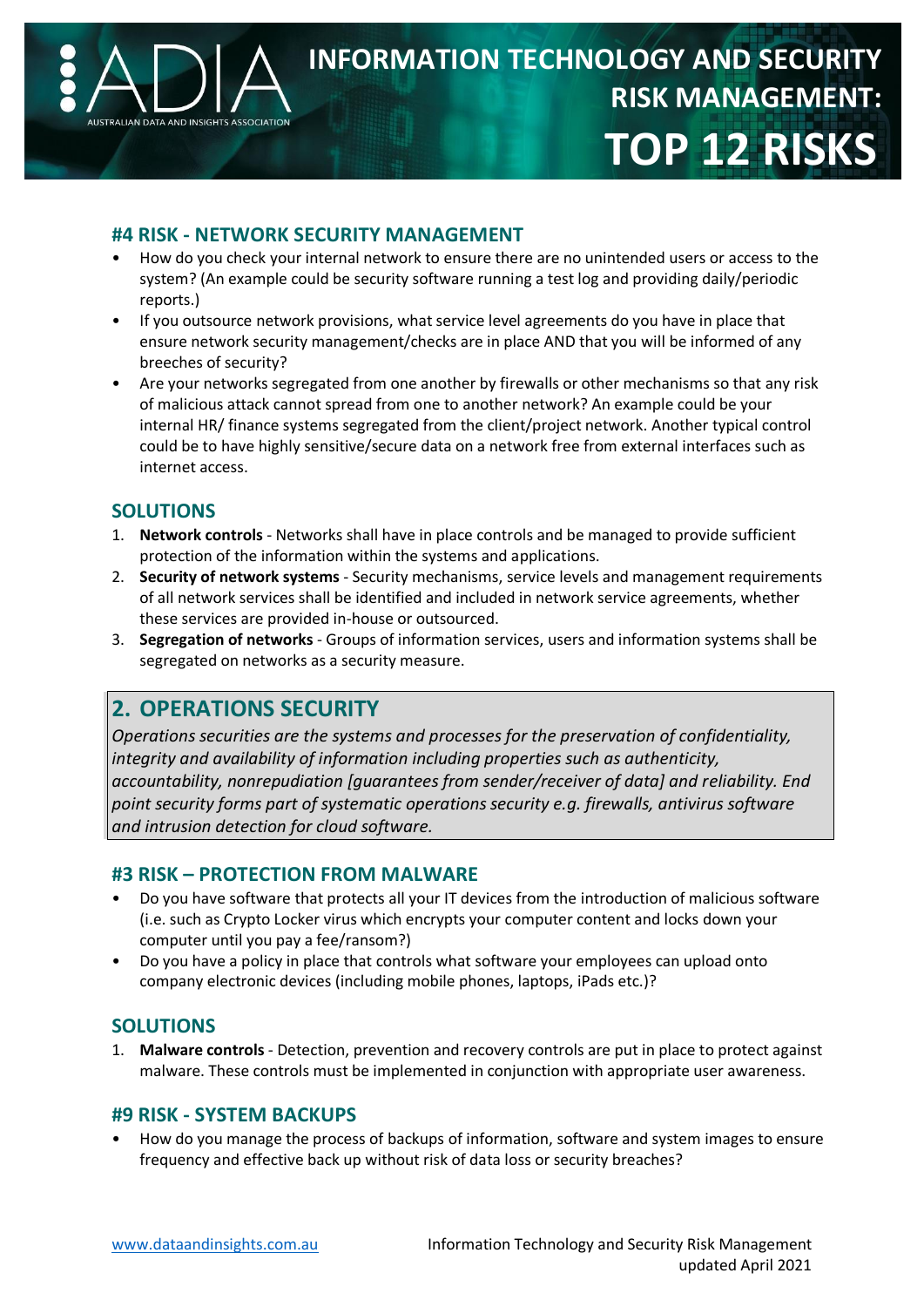

• Do you know whether the same standards apply to your subcontractors in relation to your secure information, particularly where subcontractors are operating cloud technology?

#### **SOLUTIONS**

1. **Information backup** - Back up copies of information, software and system images shall be taken and tested regularly in accordance with an agreed back up policy.

#### **#10 RISK - CONTROL OF OPERATIONAL SOFTWARE**

• What controls are in place in relation to installation of [approved corporate or unapproved private/contractor] software onto corporate systems including portable devices such as laptops etc.? (An example might include an employee's child uploading games onto portable devices, which present malware risks.)

#### **SOLUTIONS**

1. **Software installation** - Procedures in place including supervision and reporting for the installation of software on operational systems including portable devices.

#### **#11 RISK - MEDIA HANDLING**

- How do you manage the removal of secure data that may need archiving and re-instating later, OR alternatively, permanent removal so it can never be accessed or recovered again?
- Have you ever tested how stringent this process is? Is permanently removed data really never able to be recovered?
- What processes are in place to ensure permanent removal or destruction of media held within cloud services? Have they been integrity tested?
- What about your contractors? Are their processes as robust as your processes?

#### **SOLUTIONS**

- 1. **Management of removable media** Procedures in place and implemented for the management of removable media.
- 2. **Disposal of media** Media shall be disposed of securely when no longer required, using formal agreed procedures.
- 3. **Physical media transfer** Media containing information shall be protected against unauthorised access, misuse of corruption during transportation.

# **3.PEOPLE SECURITY**

#### **#5 RISK - USER RESPONSIBILITIES**

- Do you have IT security and confidential usage policies in place that cover the use of all electronic devices within the company?
- How do you ensure policies are communicated internally and externally e.g. contractors?
- How do you know the policies are being followed?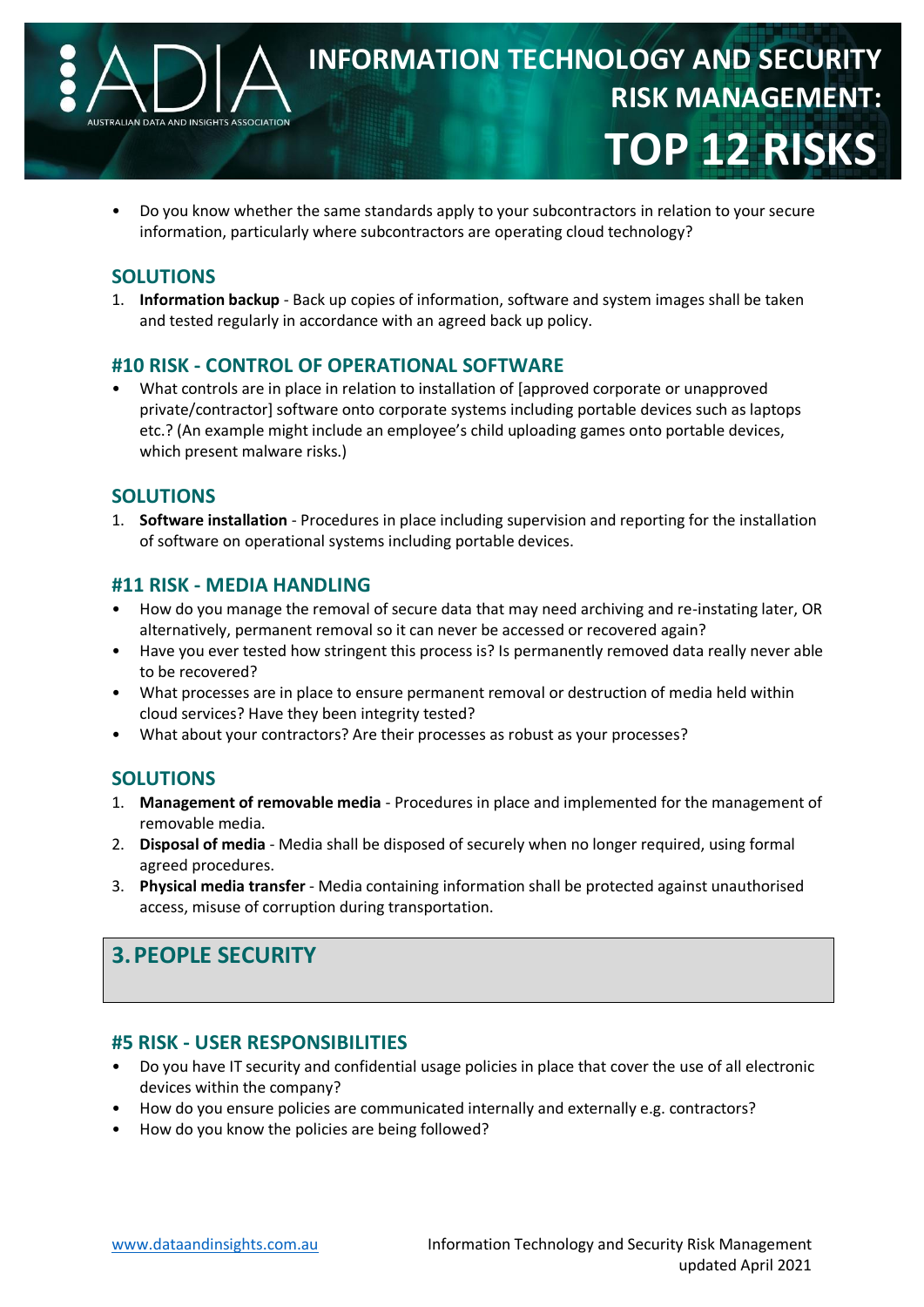

#### **SOLUTIONS**

- 1. **Secret authentication information** Users shall be required to follow the organisations practices in the use of secret authentication information.
- 2. **Data storage devices** Use of USB sticks (and the like) are controlled with secure data restrictions.

### **#6 RISK - PEOPLE PRIOR TO EMPLOYMENT OR CONTRACTING**

- Do all your employees sign a confidentiality agreement and/or terms of conditions of employment? Is the agreement/employment conditions explained in plain language and periodically renewed?
- Do contractors/consultants sign a contract agreement incorporating confidentiality and IT security standards requirements?
- Do your contractors have appropriate liability insurance covering breaches of IT security and/or confidentiality requirements?
- Do you have a recruitment process in place that considers high level IT security access risks against each position description?

#### **SOLUTIONS**

- 1. **Screening** Background verification checks on all candidates for employment shall be carried out in accordance with relevant laws, industry standards and ethics and shall be proportional to the business requirements, the classification of the information to be accessed and the perceived risks.
- 2. **Terms and conditions of employment** -The contractual agreements with employees and contractors shall state their and the organisations responsibilities for information security.

#### **#7 RISK - PEOPLE TERMINATION/CHANGE OF EMPLOYMENT OR CONTRACT**

- Do you have a formal exit strategy that protects your interests once an employee has left the company or you terminate a formal agreement with a contractor? Does the exit strategy protect you from disclosure of information about your clients and other high risk by the exiting parties?
- Does your exist strategy ensure IT security is not compromised with passwords remaining on the system, mobile devices not returned or data disabled?

#### **SOLUTIONS**

1. **Termination or change of employment responsibilities** - Information security responsibilities and duties that remain valid after termination or change of employment shall be defined, communicated to the employee (or contractor) and enforced.